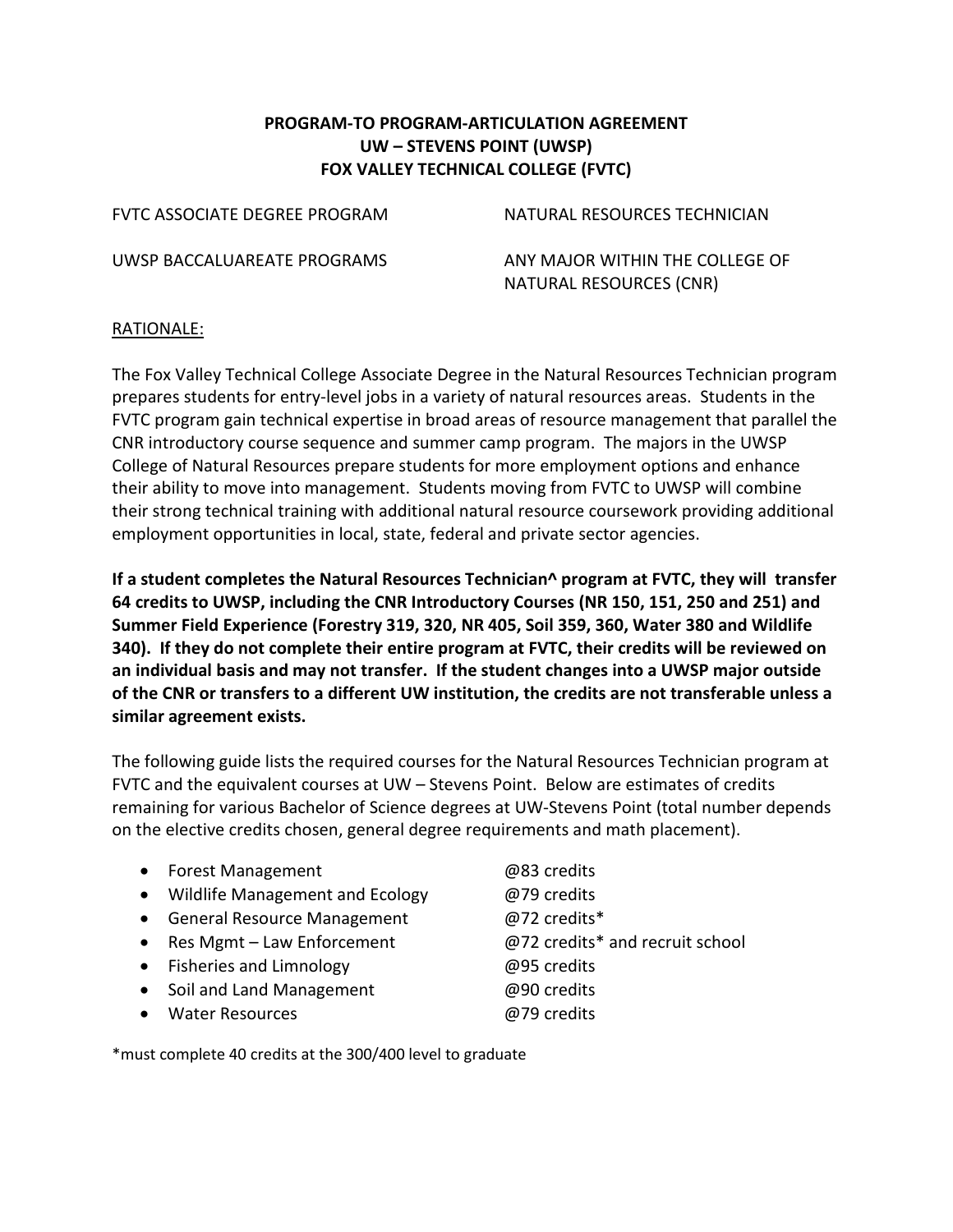| <b>FVTC COURSE</b>                            | <b>CREDITS</b> | <b>UWSP COURSE</b>   | <b>CREDITS</b> |
|-----------------------------------------------|----------------|----------------------|----------------|
| <b>Technical Courses</b>                      |                |                      |                |
| 057-104 - Exploring Natural Resources         | 4              | <b>NR150</b>         | 3              |
| 057-109 - Ecology                             | $\overline{2}$ | <b>NR151</b>         | $\overline{2}$ |
| 057-140 - Plant Identification                | 1              | NR 405 - Plant ID    | 1              |
| 057-143 - Nat Res, Common Topics              | $\overline{2}$ | NR 250 + WL 340*     | $4 + 1 + 3*$   |
| 057-106 - Surveying 1                         | 3              | FOR 319**            | $1+2**$        |
| 057-107 - Surveying 2                         | 3              | Geo 241              | 3              |
| 057-142 - Nat Res Co-op Experience            | $\overline{2}$ | <b>NRES 381</b>      | $\overline{2}$ |
| 804-117 - Math for Natural Resources          | (2)            | <b>DNT</b>           | 0              |
| Core Courses - choose 8 of 10                 |                |                      |                |
| NOTE: Students must select the 7 bold         |                |                      |                |
| courses below to receive credit for the CNR   |                |                      |                |
| Intro courses and Treehaven summer field      |                |                      |                |
| experience<br>057-128 - Wildlife Management - | 3              | NR 250 + WL 340*     | $(4+1+3)*$     |
| <b>Nongame and Hunter Species</b>             |                |                      |                |
| 057-129 - Fish Management -                   | 3              | WAT $380 + Water$    | 1+2 water      |
| Ichthyology, Limnology                        |                | electives (2)        | electives      |
| 057-130 - Recreation Facilities Mgmt          | 3              | FORESTRY ELECT.      | 3              |
| 057-131 - Forest Recreation                   | 3              | FORESTRY ELECT.      | 3              |
| <b>Environmental Education</b>                |                |                      |                |
| $057-132$ – Forestry 1                        | 3              | NR 250*              | $(4+1+3)*$     |
| 057-133 - Forestry 2                          | 3              | FOR 320 + Forestry   | 1+2 forest     |
|                                               |                | electives(2)         | electives      |
| 057-134 - Soil & Water Conservation           | 3              | NR 251 ***           | $4 + 2$ ***    |
| 057-135 - Soil & Water                        | 3              | SOILS 359 & 360      | 1 credit       |
| <b>Conservation/Engineering</b>               |                |                      | each           |
| 057-136 - Environmental Water                 | 3              | NR 251 ***           | $(4+2)$ ***    |
| Quality                                       |                |                      |                |
| 057-137 - Wastewater Management               | 3              | WASTE 350            | 3              |
| <b>General Studies</b>                        |                |                      |                |
| 801-195 - Communication, Written              | 3              | <b>ENGLISH 101</b>   | 3              |
| 806-114 - General Biology                     | 4              | <b>BIOLOGY 101</b>   | 4              |
| 801-196 - Oral/Interpersonal                  | 3              | <b>COMM 280</b>      | 3              |
| Communication                                 |                |                      |                |
| 809-172 - Intro to Diversity Studies          | 3              | SS & USD elective    | 3              |
| 806-134 - Chemistry, General                  | 4              | <b>CHEM</b> elective | 4              |
| 809-195 - Economics                           | 3              | <b>ECON 100</b>      | 3              |
| 809-198 - Intro to Psychology                 | 3              | SS elective          | 3              |

# **PROGRAM-TO-PROGRAM TRANSFER COURSES:**